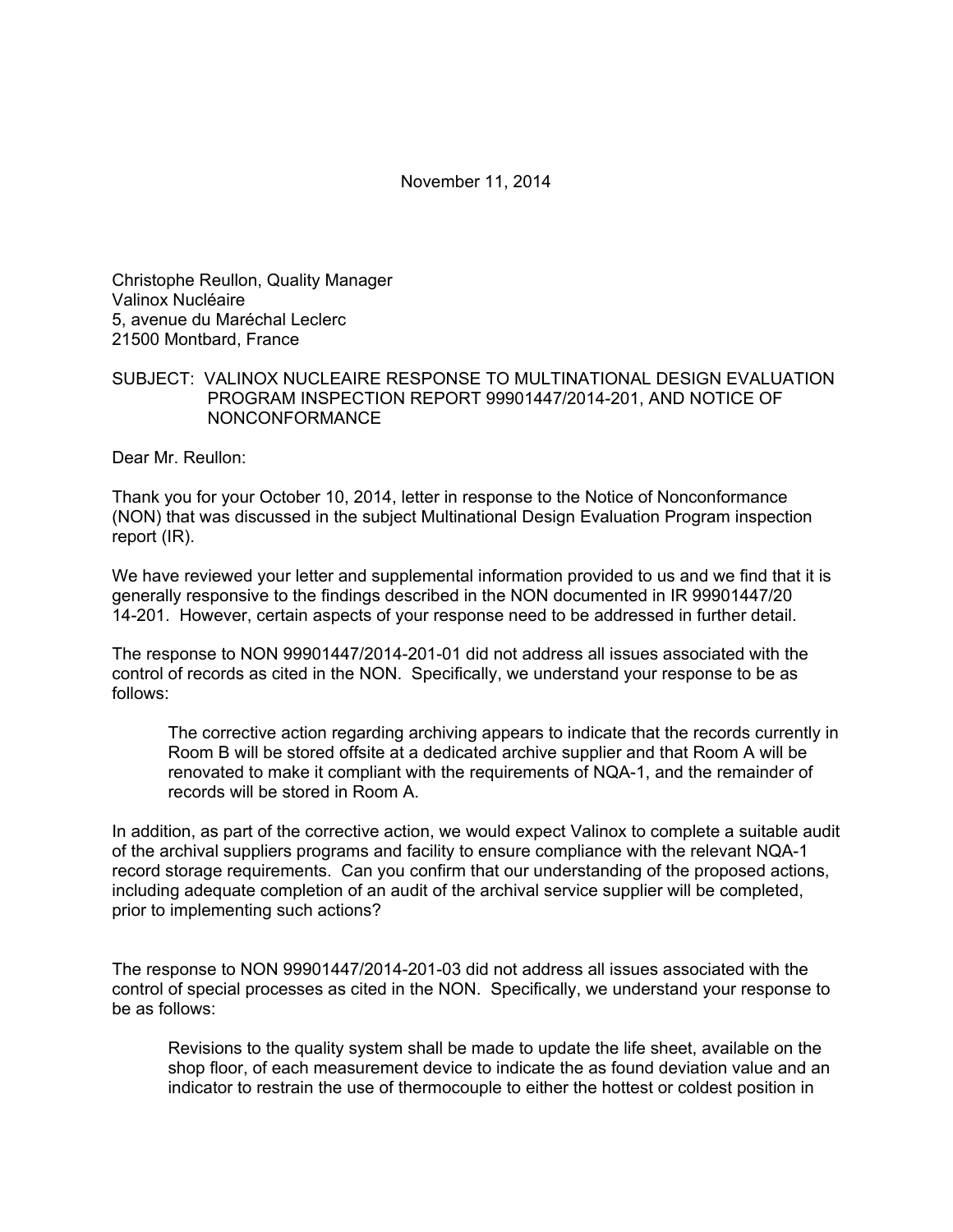C. Reullon  $-2$  -

the heat treatment lots, depending on the sign of as-found deviation. To achieve this, modifications to the thermocouple calibration procedure, the acceptance criteria procedures shall be made, and training of the furnace operators and shop inspectors on this change in process will be conducted.

In addition, as part of this corrective action as discussed during the inspection, we would expect Valinox to complete an extent of condition review of all previous thermal treatment activities to ensure that no previous heat treatments of tube lots were performed at temperatures outside of the technical requirements. Can you confirm that our understanding of the proposed actions, including an extent of condition review of prior heat treatment activities, will be completed as part of the corrective actions? Please include a timeline for the extent of condition review. Can you also provide the staff with a copy of the revised procedures when they are implemented?

The response to NON 99901447/2014-201-04 did not address all issues associated with Audits as cited in the NON. Specifically, we understand your response to be as follows:

The procedure to conduct audits will be modified to implement due dates for the audit reports and a grace period to conduct the audits.

While this response appears appropriate for future audits, it does not address the concern that audit of Process number 106 was not comprehensive as it only covered a portion of the checklist items required. As part of the corrective action, the staff would like to understand what Valinox has done to ensure that Process number 106 has been comprehensively audited. In addition, as discussed during the inspection, the staff expected Valinox, as part of the corrective action to this issue, to review the extent of condition for other Process areas that had been audited to ensure that those audits were timely and comprehensive in nature. Can you confirm that our understanding of the proposed actions, including an extent of condition review of prior process audits, to ensure timeliness and comprehensive evaluation will be completed, as part of the corrective actions?

The staff may review the implementation of your corrective action during a future NRC staff inspection to determine that full compliance has been achieved and will be maintained.

Please contact Greg Galletti via electronic mail at greg.galletti@nrc.gov, if you have any questions or need assistance regarding this matter.

Sincerely,

*/RA/* (GGalletti for)

Richard A. Rasmussen, Chief Electrical Vendor Branch Division of Construction Inspection and Operational Programs Office of New Reactors

Docket No.: 99901447